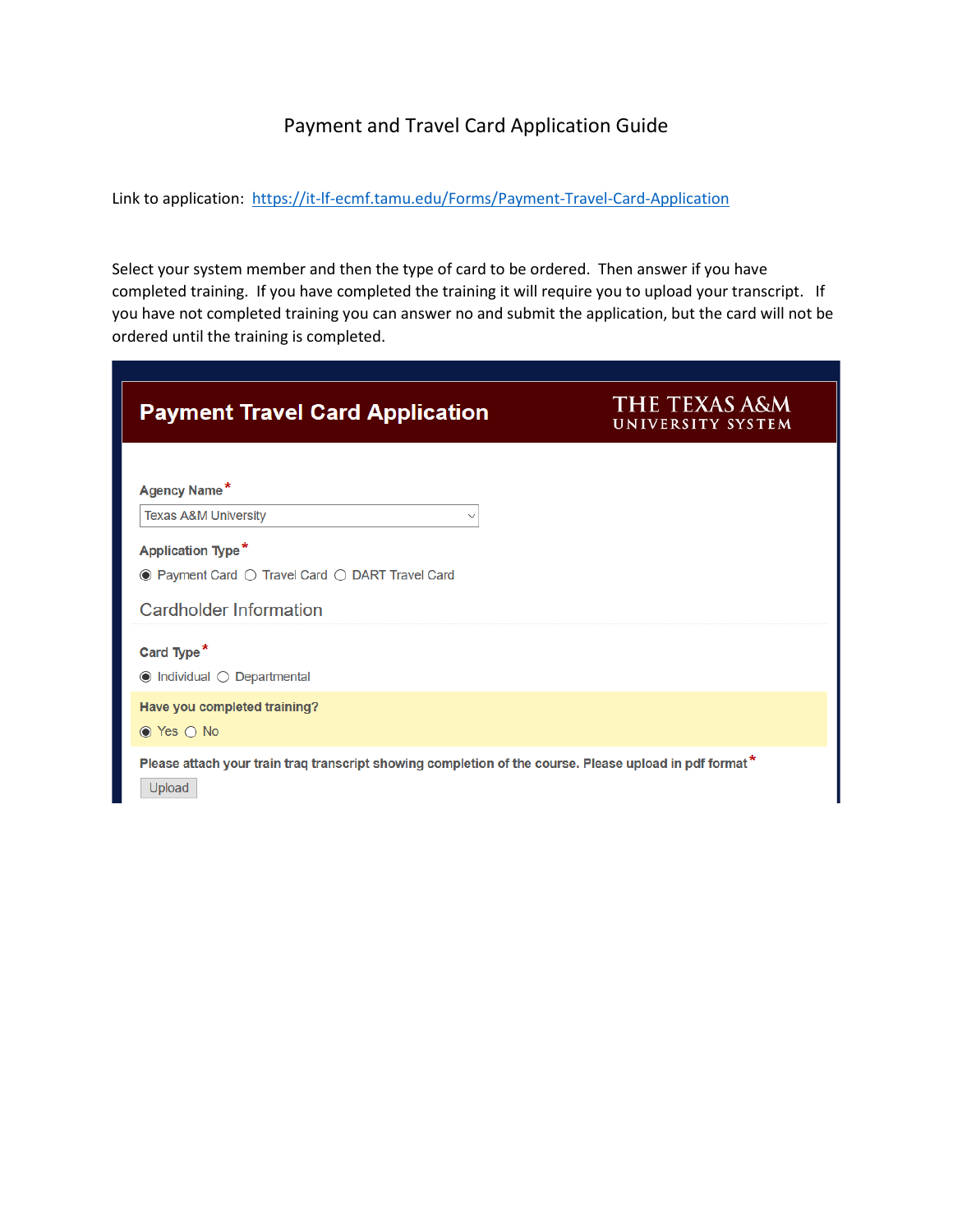First login to TrainTraq through SSO and navigate to "My Transcript". Then download the transcript so it can be added as an attachment. Click on browse in the application and select the file to upload.

| New folder<br>Organize -      |                                             |                                        |                                    |                           | <b>IE</b><br>. ? .                                                                                      |
|-------------------------------|---------------------------------------------|----------------------------------------|------------------------------------|---------------------------|---------------------------------------------------------------------------------------------------------|
| $\hat{}$<br>This PC           | Name                                        | Date modified                          | Type                               | Size                      | $\wedge$                                                                                                |
| 3D Objects                    | $\vee$ Today (1)                            |                                        |                                    |                           |                                                                                                         |
| Apple iPhone                  | TranscriptReportAllCourses                  | 8/26/2020 12:14 PM                     | Adobe Acrobat D                    | 254 KB                    |                                                                                                         |
| $\Box$ Desktop                | $\vee$ Earlier this year (3)                |                                        |                                    |                           |                                                                                                         |
| 蛗<br><b>Documents</b>         | Teamwork+WE8BENE2019                        | 5/13/2020 1:19 PM                      | Adobe Acrobat D                    | 2,670 KB                  | TEXAS A&M                                                                                               |
| Downloads                     | INV-00018939_Layer_3_Communications_        | 2/7/2020 2:23 PM                       | Adobe Acrobat D                    | 136 KB                    | <b>/ERSITY SYSTEM</b>                                                                                   |
| Music<br>J.                   | TexasAM19_5115-158-4_Layer_3_Commu          | 2/7/2020 2:22 PM                       | Adobe Acrobat D                    | 1.027 KB                  |                                                                                                         |
| $\blacksquare$ Pictures       | $\vee$ A long time ago (118)                |                                        |                                    |                           |                                                                                                         |
| <b>Videos</b>                 | ъ.<br>8085206226 (1)                        | 9/16/2019 3:45 PM                      | Adobe Acrobat D                    | 298 KB                    |                                                                                                         |
| $\frac{1}{2}$ Local Disk (C:) | 8085206226a(1)                              | 9/16/2019 3:45 PM                      | Adobe Acrobat D                    | <b>108 KB</b>             |                                                                                                         |
| $\angle$ Lexar (E:)           | 8085206226(1)                               | 9/16/2019 3:45 PM                      | Adobe Acrobat D                    | 298 KB                    |                                                                                                         |
| Apps (\\vpfnfs.ta             | 쩃<br>8085206226                             | 9/16/2019 3:44 PM                      | Adobe Acrobat D                    | 298 KB                    |                                                                                                         |
| crm (\\vpfnfs.tan             | 뼸<br>8085206226a<br>9A76CC84B1744E319E1F(9) | 9/16/2019 3:44 PM<br>9/16/2019 3:31 PM | Adobe Acrobat D                    | <b>108 KB</b><br>2.240 KB |                                                                                                         |
| FISC (\\vpfnfs.tar            | 뼧<br>5F5853207B6F3D72B755654E27333D83(5)    | 9/16/2019 3:31 PM                      | Adobe Acrobat D<br>Adobe Acrobat D | 1,715 KB                  |                                                                                                         |
| $d$ nta $\Lambda$ limfafatai  |                                             |                                        |                                    |                           | Ü                                                                                                       |
| File name:                    |                                             |                                        |                                    | *.pdf<br>$\checkmark$     | $\checkmark$                                                                                            |
|                               |                                             |                                        |                                    | Open                      | Cancel                                                                                                  |
|                               |                                             | Have you completed training?           |                                    |                           |                                                                                                         |
|                               | $\bullet$ Yes $\circ$ No                    |                                        |                                    |                           |                                                                                                         |
|                               |                                             |                                        |                                    |                           | Please attach your train traq transcript showing completion of the course. Please upload in pdf format* |
|                               | Upload                                      |                                        |                                    |                           |                                                                                                         |
|                               |                                             |                                        |                                    |                           |                                                                                                         |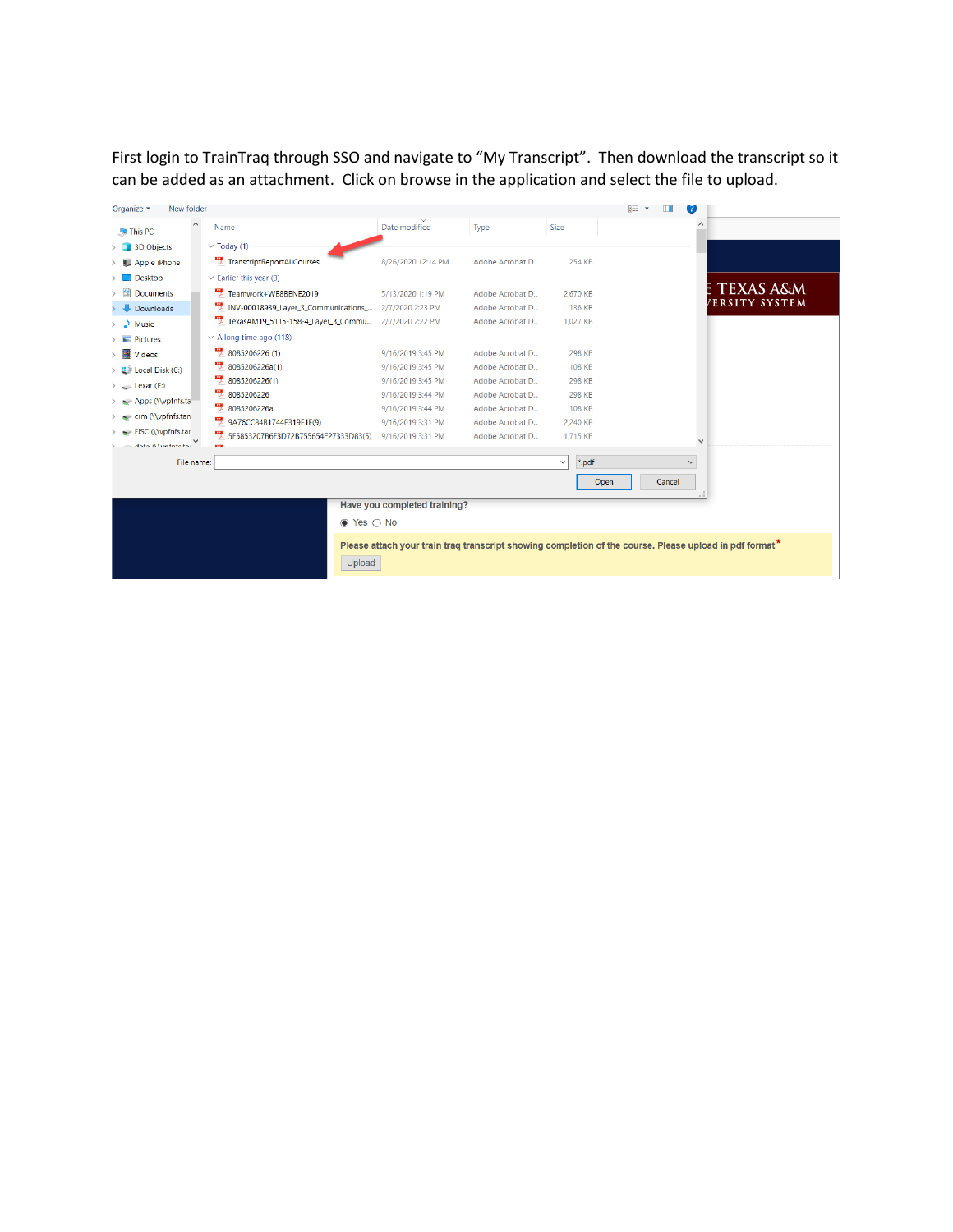After attaching the transcript, then enter the cardholders name, address, department code, and contact information. The department code field is search as you type. So you can type in your member number, space and department code. Phone number must be entered as shown below.

| TranscriptReportAllCourses.pdf     |                       |                           | 253.31KB               |
|------------------------------------|-----------------------|---------------------------|------------------------|
| First Name*                        | <b>Middle Initial</b> |                           | Last Name*             |
| <b>Clint</b>                       |                       |                           | <b>Merritt</b>         |
| Card Billing Address* (?)          |                       |                           |                        |
| <b>Street Address</b>              |                       |                           |                        |
| 750 Agronomy Rd Suite 3101         |                       |                           |                        |
| Address Line 2                     |                       |                           |                        |
| 6000 TAMU                          |                       |                           |                        |
| City                               |                       | State / Province / Region |                        |
| <b>College Station</b>             |                       | <b>TX</b>                 |                        |
| Postal / Zip Code                  |                       | Country                   |                        |
| 77843                              |                       | <b>USA</b>                |                        |
| Dept. Code*                        |                       |                           |                        |
| 02 FISC<br>$\checkmark$            |                       |                           |                        |
| Phone No.*                         | Email*                |                           | UIN <sup>*</sup> $(?)$ |
| 9798458772                         | c-merritt@tamu.edu    |                           | 501005527              |
| Please enter in format: xxxxxxxxxx |                       |                           | No hyphens needed.     |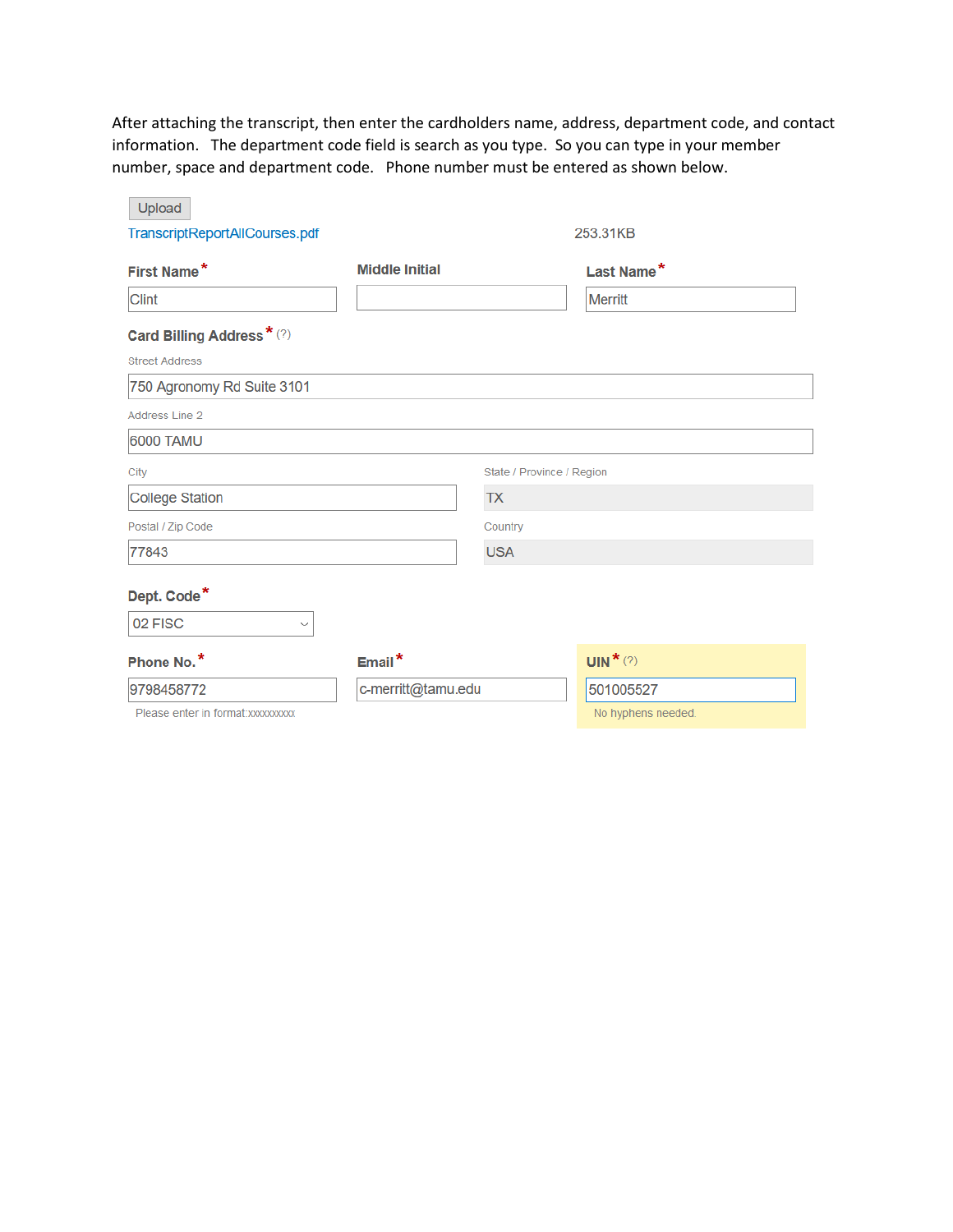The card limits will auto populate when the system member is selected. Each member may have a different default monthly or single transaction limit. You can edit the fields to request more or less in the monthly transaction limit. However the Single Transaction limit cannot be increased, only decreased in the request. Complete the department contact information and then determine if the payment card needs to be assigned to a card administrator in Concur. If you do assign it to a card administrator in Concur the transactions for this card will not appear in the cardholder's profile, but in the user's profile noted below. Then click Submit.

|  | & Card Limits |  |  |  |
|--|---------------|--|--|--|
|--|---------------|--|--|--|

| Monthly Transaction Limit*<br>\$<br>2,500.00 | <b>Single Transaction Limit*</b><br>\$<br>10,000.00 |                    |
|----------------------------------------------|-----------------------------------------------------|--------------------|
| <b>Department Contact Information</b>        |                                                     |                    |
| First Name*                                  | Last Name*                                          | $UN^*$             |
| <b>Evonne</b>                                | Crocker                                             | 701008781          |
|                                              |                                                     | No hyphens needed. |
| $Email*$                                     | Phone No.*                                          |                    |
|                                              |                                                     |                    |
| ecrocker@tamu.edu                            | 9798451373                                          |                    |

○ Yes ● No

**Submit**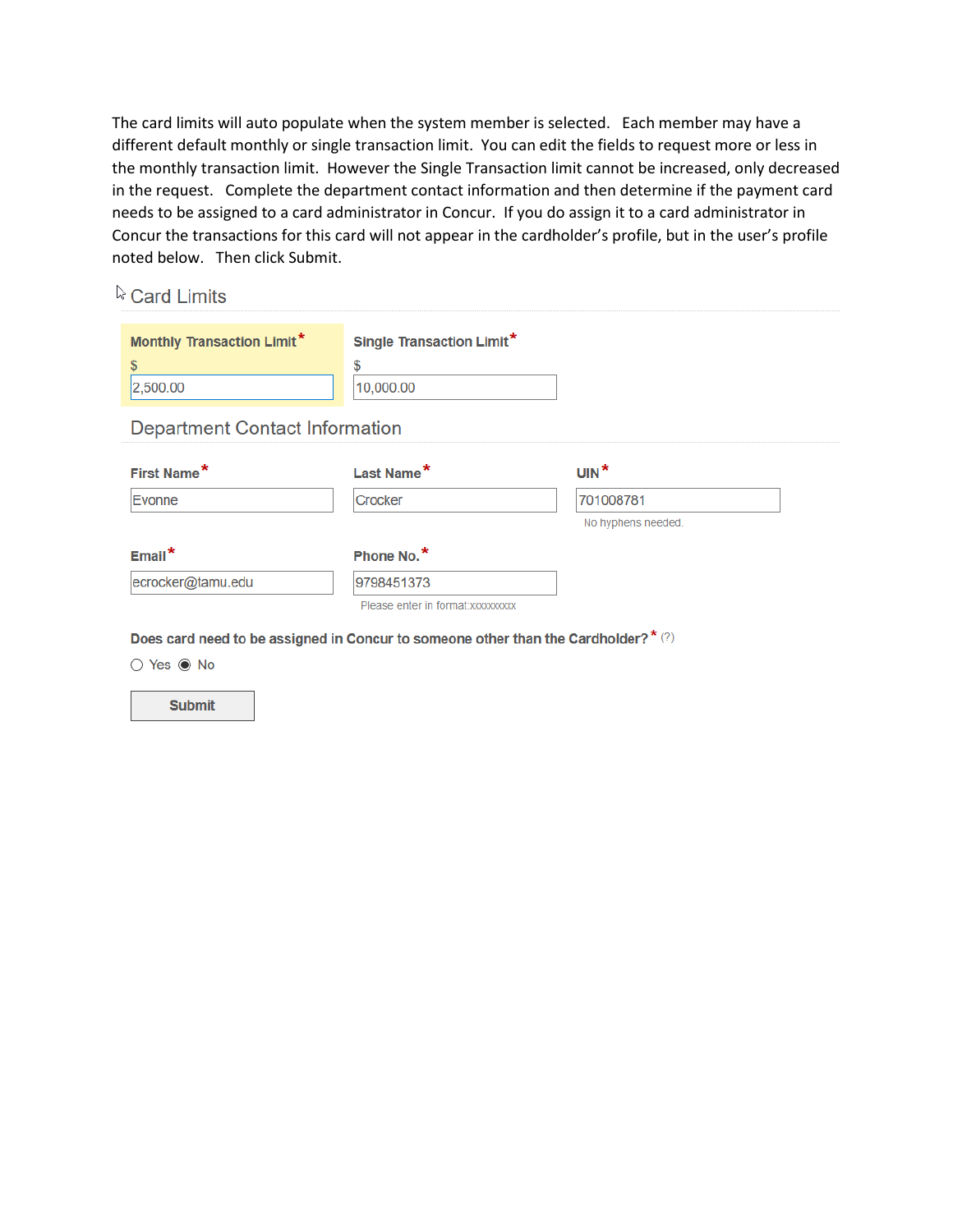| <b>B</b> Getting Started |                                                                                             |                                    |  |
|--------------------------|---------------------------------------------------------------------------------------------|------------------------------------|--|
| ↳                        | Thank you!                                                                                  |                                    |  |
|                          | Your Payment Card form has been submitted. Please click here to submit another new request. |                                    |  |
|                          |                                                                                             |                                    |  |
|                          | Print                                                                                       |                                    |  |
|                          |                                                                                             |                                    |  |
|                          | <b>Payment Travel Card Application</b>                                                      | THE TEXAS A&M<br>UNIVERSITY SYSTEM |  |
|                          |                                                                                             |                                    |  |
|                          | Agency Name*<br>Texas A&M University                                                        |                                    |  |
|                          | Application Type*                                                                           |                                    |  |
|                          |                                                                                             |                                    |  |
|                          | Cardholder Information                                                                      |                                    |  |
|                          | Card Type <sup>*</sup>                                                                      |                                    |  |
|                          | lndividual  O Departmental                                                                  |                                    |  |
|                          | Have you completed training?<br>◎ Yes ○ No                                                  |                                    |  |

You will get a confirmation that the application has been submitted.

The applicant (future cardholder) will receive an email to sign the statement of responsibility agreement. Click on the link in the email.



A Payment Card request has been submitted for you.

A signed Statement of Responsibility is required to process your request.

Please click Statement of Responsibility agreement. The card will not be ordered until this statement is acknowledged/signed.

This is an automated email. Please do not reply.

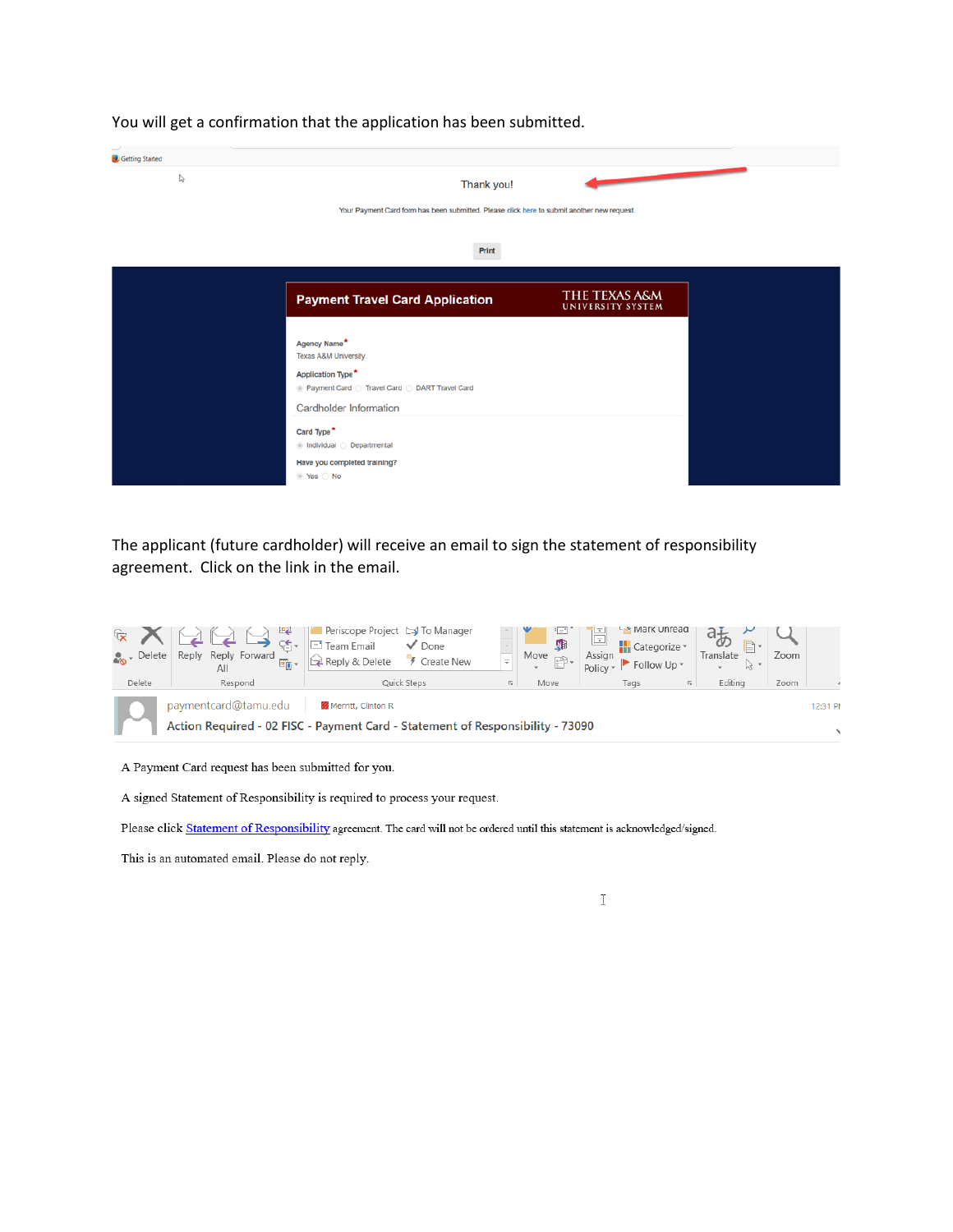The applicant will then read agreement and then sign the form.

|                                             | <b>Payment Travel Card Application</b>                                                                                                                                                                                                                                                                                                                                                                                                                                                          | THE TEXAS A&M<br>UNIVERSITY SYSTEM |
|---------------------------------------------|-------------------------------------------------------------------------------------------------------------------------------------------------------------------------------------------------------------------------------------------------------------------------------------------------------------------------------------------------------------------------------------------------------------------------------------------------------------------------------------------------|------------------------------------|
|                                             |                                                                                                                                                                                                                                                                                                                                                                                                                                                                                                 |                                    |
| <b>Instance ID</b>                          | 73090                                                                                                                                                                                                                                                                                                                                                                                                                                                                                           |                                    |
| <b>Individual Payment Card</b>              |                                                                                                                                                                                                                                                                                                                                                                                                                                                                                                 |                                    |
| Program Guide.                              | As the card cardholder, I agree to comply with the terms and conditions of this Agreement and the Payment Card                                                                                                                                                                                                                                                                                                                                                                                  |                                    |
| charges.                                    | I acknowledge that I have read and understand the terms and conditions of this Agreement and the Payment Card<br>Program Guide. I also acknowledge that I have completed the Individual and Departmental Payment Card Online Training.<br>I understand that Texas A&M University (hereinafter called Member) is liable to Citibank & MasterCard for all Member                                                                                                                                  |                                    |
| departmental head or departmental approver. | I agree to use this card for Member approved purchases only and agree not to charge personal purchases. I understand<br>that the Individual Payment Card is limited in regards to card sharing and that if the card needs to be shared more than 12<br>times per year a departmental card should be requested. Furthermore, if the card is shared I agree to document sharing<br>by using the Check Out/In Log. I understand the use of this card will be reviewed and findings reported to the |                                    |
|                                             | I further understand that improper use of this card may result in disciplinary action, which may include termination of<br>employment. I agree to repay the Member any amounts owed by me even if I am no longer employed by the Member.                                                                                                                                                                                                                                                        |                                    |
| termination of employment.                  | I understand that the card is property of the Member. I further understand that the Member may terminate my right to use<br>this card at any time for any reason. I agree to return the card to the Member immediately upon request or upon                                                                                                                                                                                                                                                     |                                    |
| <b>Name</b>                                 | <b>Clint Merritt</b>                                                                                                                                                                                                                                                                                                                                                                                                                                                                            |                                    |
| Dept. Code                                  | 02 FISC                                                                                                                                                                                                                                                                                                                                                                                                                                                                                         |                                    |
| <b>UIN</b>                                  | 501005527<br>No hyphens needed.                                                                                                                                                                                                                                                                                                                                                                                                                                                                 |                                    |
| Signature*                                  | Sign                                                                                                                                                                                                                                                                                                                                                                                                                                                                                            |                                    |
| <b>Submit</b>                               |                                                                                                                                                                                                                                                                                                                                                                                                                                                                                                 |                                    |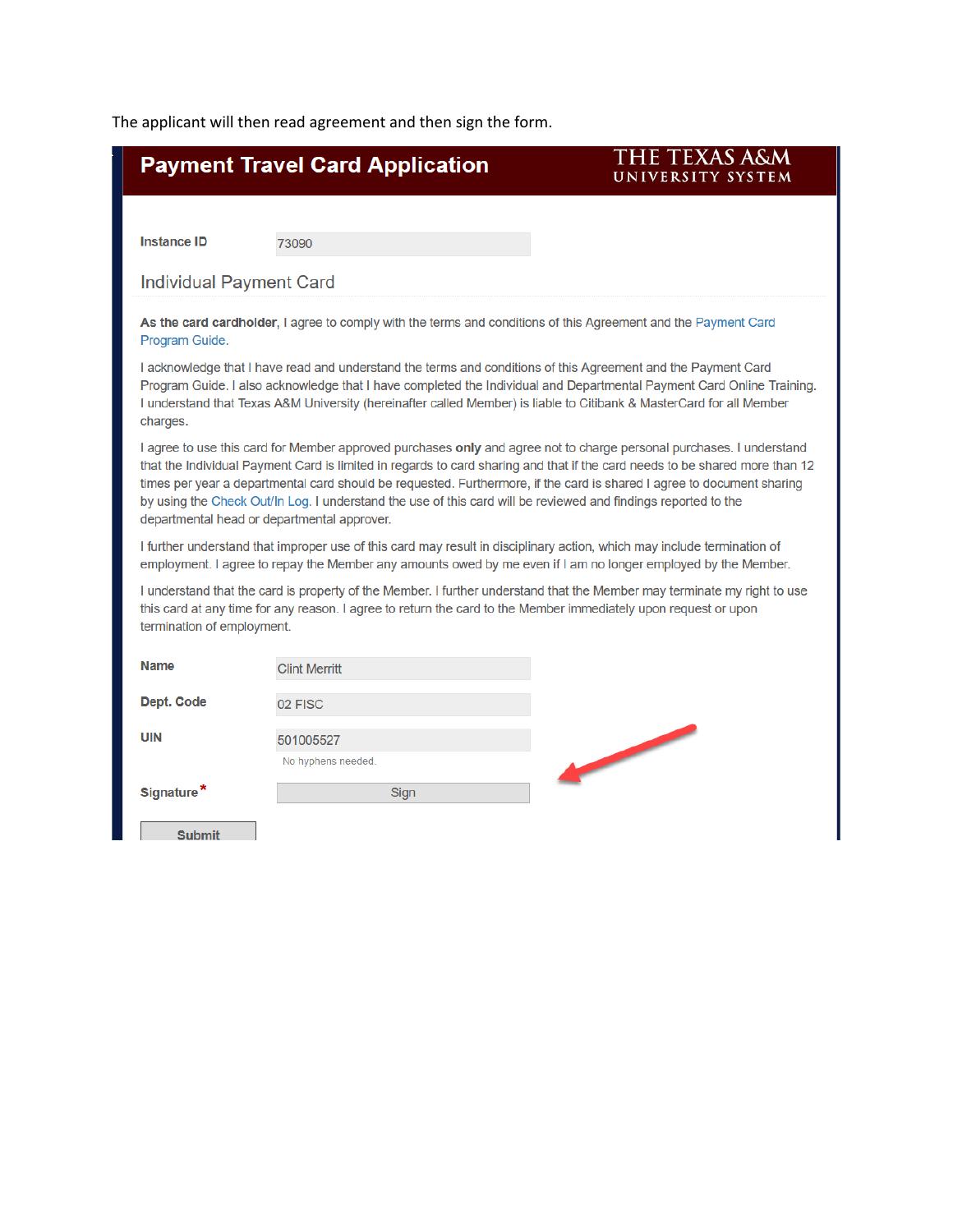| <b>Sign Document</b><br>ß |              |
|---------------------------|--------------|
| <b>Type</b><br>Draw       |              |
| <b>Clint Merritt</b>      | Style $\sim$ |
| CLINTMEPPITT              |              |
|                           |              |

The applicant will type in their name in the below, select the style of signature and then click sign.

## After signing just click submit.

departmental head or departmental approver.

I further understand that improper use of this card may result in disciplinary action, which may include termination of employment. I agree to repay the Member any amounts owed by me even if I am no longer employed by the Member.

I understand that the card is property of the Member. I further understand that the Member may terminate my right to use this card at any time for any reason. I agree to return the card to the Member immediately upon request or upon termination of employment.

| <b>Name</b>   | <b>Clint Merritt</b>            |               |
|---------------|---------------------------------|---------------|
| Dept. Code    | 02 FISC                         |               |
| UIN           | 501005527<br>No hyphens needed. |               |
| Signature*    | CLINTMEPPITT                    | $\times$<br>◢ |
| <b>Submit</b> |                                 |               |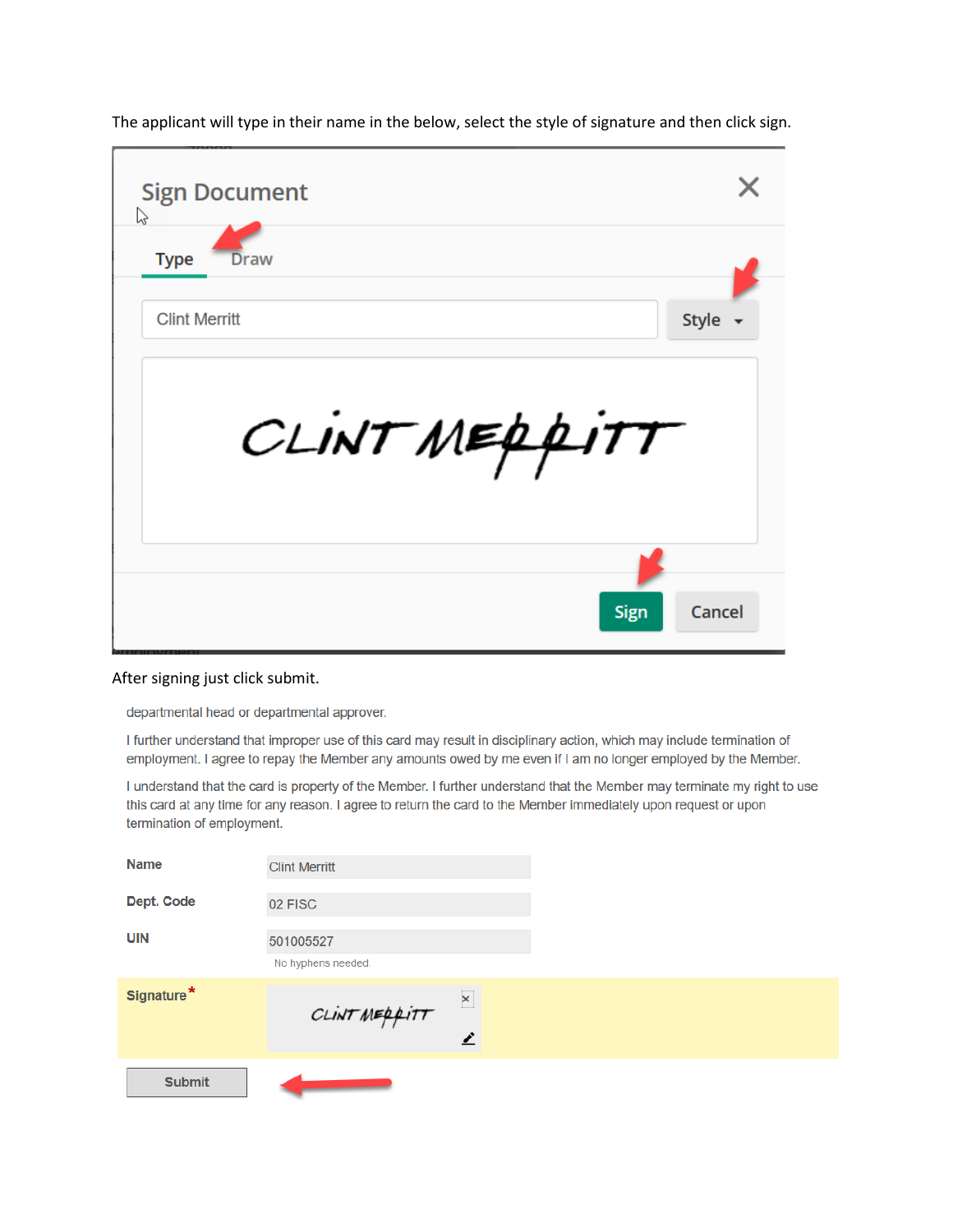The application is routing to the approvers at the same time it sent the statement of responsibility to the applicant. The approver will receive an email requesting review and approval of the application. Click on the link "Click here to open this task in Laserfiche Forms". This link will direct the approver to login with their Net Id and password.

Wed 8/26/2020 12:31 PM paymentcard@tamu.edu 02 FISC - Payment Card Approval - 73090 To **Chargois, Bridgett D; Phair, Deborah L** 

A Payment Card request has been submitted for 02 FISC.

Please review the form using the link below. Once assigned to yourself, you can submit for further approval or reject the form.

 $\mathbb{Z}$ 

You will need to log in using your NetID.

If you cannot remember your NetID or password, it can be retrieved at https://gateway.tamu.edu

Click here to open this task in Laserfiche Forms

This is an automated email. Please do not reply.

Once the approver has logged in click on "Unassigned Tasks" and then click on the wording in blue to open the form.

| Laserfiche Forms                                               | <b>Inbox StartProcess Reports Design Manage</b>                                                                                                                                                                               | Phair, Debarah L |
|----------------------------------------------------------------|-------------------------------------------------------------------------------------------------------------------------------------------------------------------------------------------------------------------------------|------------------|
| My Tasks Team Tasks                                            |                                                                                                                                                                                                                               |                  |
|                                                                | County of the American Party                                                                                                                                                                                                  | Showing L.C. III |
| $\begin{array}{l} \text{Open Test} \\ \text{Dvar} \end{array}$ | $T$ . Task<br>T. Insign<br>D Presse<br>$\mathbf{Y} = \text{Dovimipar}(\mathbf{x} - \mathbf{Y} - \text{Var}(\mathbf{x} - \mathbf{Y} - \text{Der}(\mathbf{x} - \mathbf{Y} - \text{Per}(\mathbf{y} - \mathbf{Y} - \mathbf{Y})))$ |                  |
| <b>Univigend Tasks</b>                                         | > Today (8/26/2020) (1)                                                                                                                                                                                                       |                  |
| Completed Tasks                                                | OR NO remember Cent. Department Signer Review<br>55090 FMD - Payment Trevel Card Applicat  12-22 PM                                                                                                                           |                  |
|                                                                |                                                                                                                                                                                                                               |                  |
|                                                                | $\frac{1}{2}$                                                                                                                                                                                                                 |                  |
|                                                                |                                                                                                                                                                                                                               |                  |
|                                                                |                                                                                                                                                                                                                               |                  |
|                                                                |                                                                                                                                                                                                                               |                  |
|                                                                |                                                                                                                                                                                                                               |                  |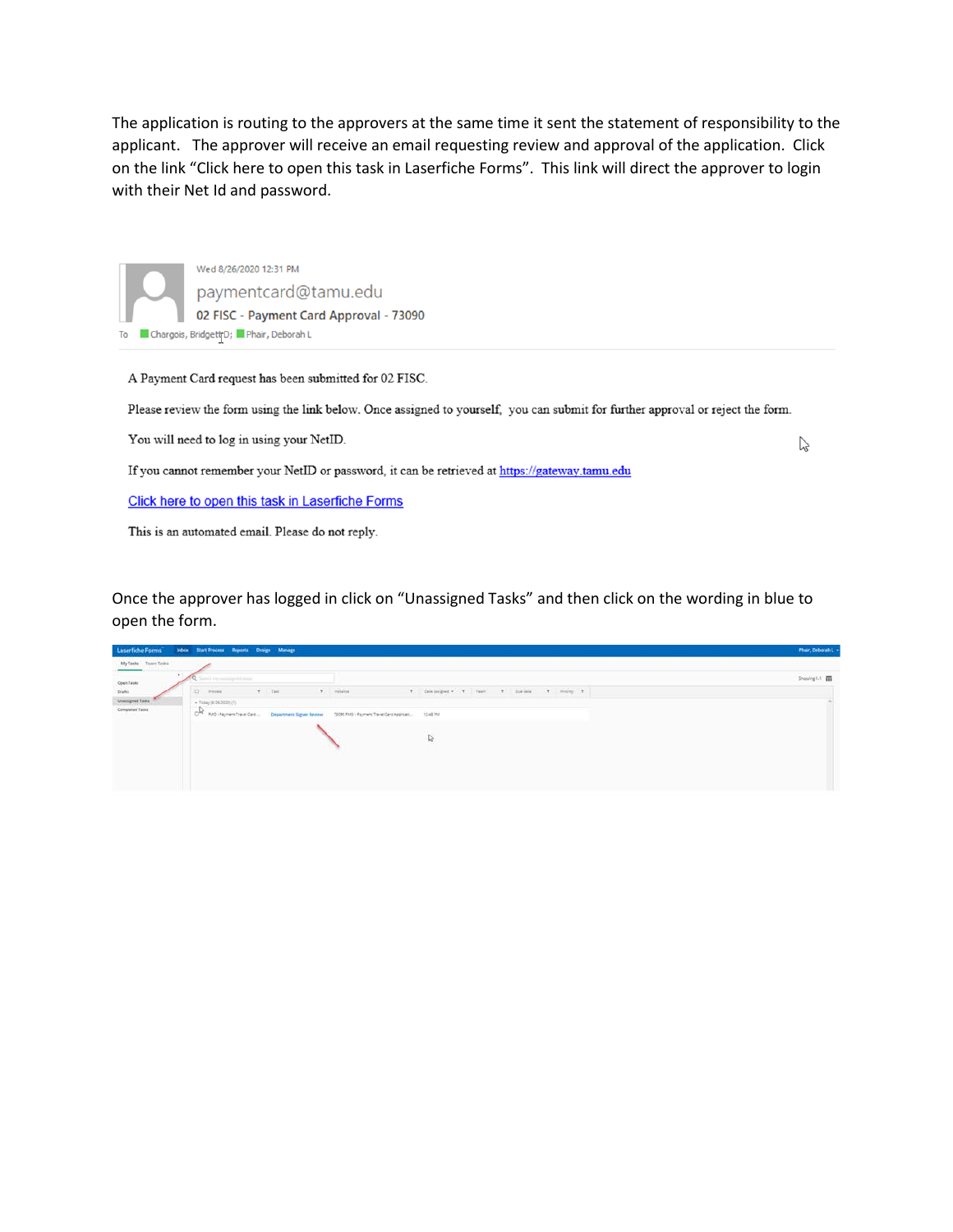Once you open the form click on the "Assign" button in green in the top right of the screen. The first approval step has the ability to edit the fields in the form.

| Department Creator Review |                                                                                                                                                    |                                            |                                       |                          |             |  |                                                    | $\theta x$<br>Save draft                               |
|---------------------------|----------------------------------------------------------------------------------------------------------------------------------------------------|--------------------------------------------|---------------------------------------|--------------------------|-------------|--|----------------------------------------------------|--------------------------------------------------------|
|                           | <b>Payment Travel Card Application</b>                                                                                                             |                                            |                                       | THE TEXAS A&M            |             |  | Department Creator Review<br>Lisan                 | 73090 FMQ - Payment Travel Card Application: Amonym    |
|                           |                                                                                                                                                    |                                            |                                       | <b>UNIVERSITY SYSTEM</b> |             |  | Summary Action History                             |                                                        |
|                           |                                                                                                                                                    |                                            |                                       |                          |             |  | <b>Task Information</b>                            |                                                        |
|                           | Agency Name"<br>Texas AMM University                                                                                                               |                                            | $\check{\mathbf{v}}$                  |                          |             |  | Assigned to:<br><b>Oute assigned:</b><br>Due date: | Phair, Deborah I. ( Finnsa)<br>12:44 PM<br>No due date |
|                           | Application Type"<br>A Payment Card (1) Travel Card (1) DART Travel Card                                                                           |                                            |                                       |                          |             |  | Priority:<br>Team.                                 | None.<br>No team                                       |
|                           | Cardholder Information                                                                                                                             |                                            |                                       |                          |             |  |                                                    |                                                        |
|                           | Card Type<br>iii Individual : Departmental                                                                                                         |                                            | 1                                     |                          |             |  |                                                    |                                                        |
|                           | Please attach your frain frag transcript showing completion of the course. Please opload in pdf format"<br>Upload<br>TranscriptReportARCourses.pdf |                                            | 253.21920                             |                          | $\mathbf x$ |  |                                                    |                                                        |
|                           | First Name <sup>*</sup>                                                                                                                            | Middle Initial                             | Last Name <sup>**</sup>               |                          |             |  |                                                    |                                                        |
|                           | Cist                                                                                                                                               |                                            | Merritt.                              |                          |             |  |                                                    |                                                        |
|                           | Card Billing Address " (1)                                                                                                                         |                                            |                                       |                          |             |  |                                                    |                                                        |
|                           | <b>Breat Robins</b>                                                                                                                                |                                            |                                       |                          |             |  |                                                    |                                                        |
|                           | 750 Agronomy Rd Suite 3101                                                                                                                         |                                            |                                       |                          |             |  |                                                    |                                                        |
|                           | Approved a w 3<br>6000 TAMU                                                                                                                        |                                            |                                       |                          |             |  |                                                    |                                                        |
|                           | $\frac{1}{2}$                                                                                                                                      |                                            | Steel Photosis   Super                |                          |             |  |                                                    |                                                        |
|                           | College Station                                                                                                                                    |                                            | $\overline{\rm{16}}$                  |                          |             |  |                                                    |                                                        |
|                           | Frank L'Ea Chin                                                                                                                                    |                                            | <b>Electric</b>                       |                          |             |  |                                                    |                                                        |
|                           | 77843                                                                                                                                              |                                            | USA                                   |                          |             |  |                                                    |                                                        |
|                           |                                                                                                                                                    |                                            |                                       |                          |             |  |                                                    |                                                        |
|                           | Dept. Code"<br>$\mathcal{A}$<br>02 PrSC                                                                                                            |                                            |                                       |                          |             |  |                                                    |                                                        |
|                           |                                                                                                                                                    |                                            |                                       |                          |             |  |                                                    |                                                        |
|                           | Phone No."                                                                                                                                         | Emai <sup>4</sup>                          | uw*                                   |                          |             |  |                                                    |                                                        |
|                           | 9796458772<br>Plants arter to formal constraints                                                                                                   | c-menti@tansi edu                          | 501005527<br>No harmon research       |                          |             |  |                                                    |                                                        |
|                           | Card Limits                                                                                                                                        |                                            |                                       |                          |             |  |                                                    |                                                        |
|                           | Monthly Transaction Linit"                                                                                                                         | Single Transaction Limit"                  |                                       |                          |             |  |                                                    |                                                        |
|                           | 2,500.00                                                                                                                                           | 10,000.00                                  |                                       |                          |             |  |                                                    |                                                        |
|                           | Department Contact Information                                                                                                                     |                                            |                                       |                          |             |  |                                                    |                                                        |
|                           | First Name <sup>*</sup>                                                                                                                            | Last Name"                                 | $un^*$                                |                          |             |  |                                                    |                                                        |
|                           | Evonne                                                                                                                                             | Crocker                                    | 701008781<br>The Vanisher is surround |                          |             |  |                                                    |                                                        |
|                           | Email."                                                                                                                                            | Phone No."                                 |                                       |                          |             |  |                                                    |                                                        |
|                           | nosciar@tamu.edu                                                                                                                                   | 9798451373<br>Paint were in Investmentally |                                       |                          |             |  |                                                    |                                                        |
|                           | Does card need to be assigned in Concur to someone other than the Cardbolder?"<br>0 191 8 10                                                       |                                            |                                       |                          |             |  |                                                    |                                                        |
|                           | Comments                                                                                                                                           |                                            |                                       |                          |             |  |                                                    |                                                        |
|                           |                                                                                                                                                    |                                            |                                       |                          |             |  |                                                    | 1246 PM                                                |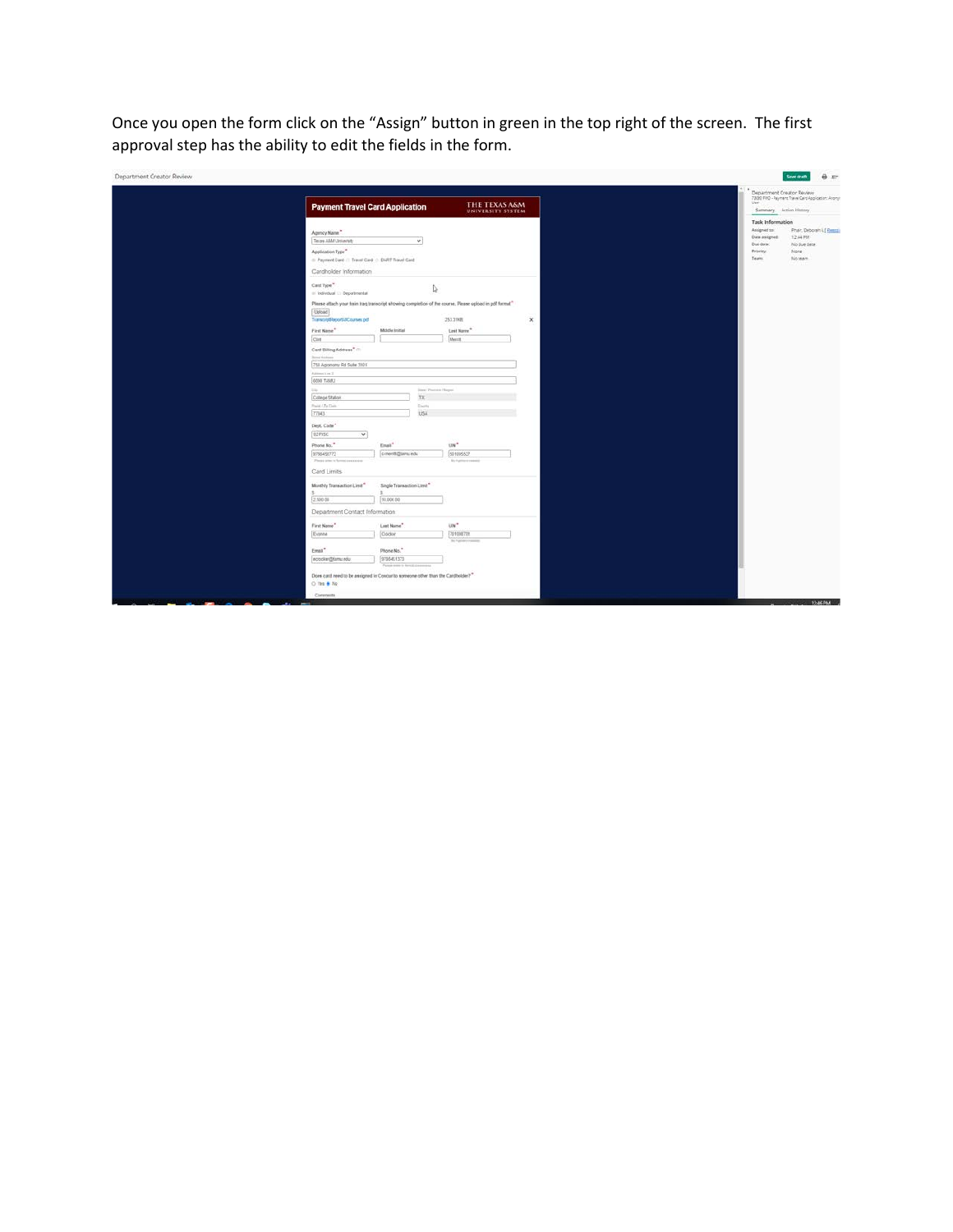The second approval step, which is the department signer step, does not have the ability to edit the form. However if edits are needed they can return the form back to the first approver step to be modified by selecting "Send back for Modification(s)". The document can also be approved or rejected at the bottom of the form in both approval steps.

| Department Signer Review   Laserfiche Forms - Google Chrome                                      |                                                                                                               |                                          |                                                                                                                                                                                                   | $0 \times$<br>$=$                                                                      |
|--------------------------------------------------------------------------------------------------|---------------------------------------------------------------------------------------------------------------|------------------------------------------|---------------------------------------------------------------------------------------------------------------------------------------------------------------------------------------------------|----------------------------------------------------------------------------------------|
| iii it-If-ecmf.tamu.edu/Forms/form/approval/84c1af88-7224-49c1-9fab-d10818376dc8?hideHeader=true |                                                                                                               |                                          |                                                                                                                                                                                                   | $\alpha$                                                                               |
| Department Signer Review                                                                         |                                                                                                               |                                          |                                                                                                                                                                                                   | $0 \ncong 4$<br>Save draft                                                             |
|                                                                                                  |                                                                                                               |                                          |                                                                                                                                                                                                   | Department Signer Review<br>2006 PAS - Payment Trans Cent Approximity Amerymous<br>Use |
|                                                                                                  | <b>Payment Travel Card Application</b>                                                                        |                                          | THE TEXAS A&M                                                                                                                                                                                     | Summary Action History                                                                 |
|                                                                                                  |                                                                                                               |                                          |                                                                                                                                                                                                   | <b>Task Information</b><br>Assigned to:<br>Phair, Deborah L ( Enzigit) 1               |
|                                                                                                  | Agency Name"<br>Texas AMA University                                                                          |                                          |                                                                                                                                                                                                   | Dete assigned<br>106 PM<br>Due date:                                                   |
|                                                                                                  | Application Type <sup>*</sup>                                                                                 |                                          |                                                                                                                                                                                                   | No due date<br>Priority:<br>None                                                       |
|                                                                                                  | > Paymet Card > Travel Card / / DART Travel Card<br>Cardholder Information                                    |                                          |                                                                                                                                                                                                   | Team<br>Nateam                                                                         |
|                                                                                                  | Card Type"                                                                                                    |                                          |                                                                                                                                                                                                   |                                                                                        |
|                                                                                                  | $+$ Individual $-$ Departmental                                                                               | $\mathbb{Q}$                             |                                                                                                                                                                                                   |                                                                                        |
|                                                                                                  | Have you completed training?<br>(c) Yes, (1, No.)                                                             |                                          |                                                                                                                                                                                                   |                                                                                        |
|                                                                                                  |                                                                                                               |                                          | Please aftach your train traq transcript showing completion of the course. Please upload in pdf format                                                                                            |                                                                                        |
|                                                                                                  | TranscriptReportARCourses.pdf                                                                                 |                                          | 253,9103                                                                                                                                                                                          |                                                                                        |
|                                                                                                  | First Name"<br>Client                                                                                         | Middle Initial                           | Last Name".<br>Merritt                                                                                                                                                                            |                                                                                        |
|                                                                                                  | Card Billing Address $^o$ $\equiv$                                                                            |                                          |                                                                                                                                                                                                   |                                                                                        |
|                                                                                                  | T50 Agronomy Rd Suite 3151                                                                                    |                                          |                                                                                                                                                                                                   |                                                                                        |
|                                                                                                  | 6000 TAMJ                                                                                                     | time <sup>1</sup> /fm                    |                                                                                                                                                                                                   |                                                                                        |
|                                                                                                  | Colege Station<br>ur / fly Long                                                                               | $7\%$<br><b>Cours</b>                    |                                                                                                                                                                                                   |                                                                                        |
|                                                                                                  | 77843                                                                                                         | USA                                      |                                                                                                                                                                                                   |                                                                                        |
|                                                                                                  | Dept. Code"<br>02 FISC                                                                                        |                                          |                                                                                                                                                                                                   |                                                                                        |
|                                                                                                  | Fhone No."                                                                                                    | Email"                                   | $10\mathrm{N}^{\mathrm{m}}$                                                                                                                                                                       |                                                                                        |
|                                                                                                  | 9790455772                                                                                                    | <b>Indix</b>                             | 501005527                                                                                                                                                                                         |                                                                                        |
|                                                                                                  |                                                                                                               |                                          |                                                                                                                                                                                                   |                                                                                        |
|                                                                                                  | Card Limits                                                                                                   |                                          |                                                                                                                                                                                                   |                                                                                        |
|                                                                                                  | Monthly Transaction Limit"<br>5 2.500.00                                                                      | Single Transaction Limit"<br>\$10,000.00 |                                                                                                                                                                                                   |                                                                                        |
|                                                                                                  | Department Contact Information                                                                                |                                          |                                                                                                                                                                                                   |                                                                                        |
|                                                                                                  | First Name <sup>**</sup>                                                                                      | Leat Mame                                | taw <sup>n</sup>                                                                                                                                                                                  |                                                                                        |
|                                                                                                  | Evanne                                                                                                        | Osder                                    | 701008781<br>No hyplanet mining                                                                                                                                                                   |                                                                                        |
|                                                                                                  | Enai <sup>*</sup>                                                                                             | Phone No. <sup>4</sup><br>0708451373     |                                                                                                                                                                                                   |                                                                                        |
|                                                                                                  | ecocker@tarna<br>ide                                                                                          |                                          |                                                                                                                                                                                                   |                                                                                        |
|                                                                                                  | Does card need to be assigned in Concur to someone other than the Cardbolder? <sup>*</sup><br>$0.764 \pm 100$ |                                          |                                                                                                                                                                                                   |                                                                                        |
|                                                                                                  | Comments                                                                                                      |                                          |                                                                                                                                                                                                   |                                                                                        |
|                                                                                                  |                                                                                                               |                                          |                                                                                                                                                                                                   |                                                                                        |
|                                                                                                  |                                                                                                               |                                          |                                                                                                                                                                                                   |                                                                                        |
| Department Signer Review   LaserSche Forms - Google Chrome                                       |                                                                                                               |                                          |                                                                                                                                                                                                   | $0 \times$                                                                             |
| iii it-M-ecmf.tamu.edu/Forms/form/approval/84c1af88-7224-49c1-9fab-d10818376dc8?hideHoader=true  |                                                                                                               |                                          |                                                                                                                                                                                                   | $\epsilon$                                                                             |
| Department Signer Review                                                                         |                                                                                                               |                                          |                                                                                                                                                                                                   | $0 \leq x$<br>Save draft                                                               |
|                                                                                                  | Application Type."                                                                                            |                                          |                                                                                                                                                                                                   | Department Signer Review<br>1930 PMS - Payment Trave Cent restruction Arlanymous       |
|                                                                                                  | Payment Card C: Travel Card C: DART Travel Card                                                               |                                          |                                                                                                                                                                                                   | <b>Use</b><br>Summary Action History                                                   |
|                                                                                                  | Cardholder Information                                                                                        |                                          |                                                                                                                                                                                                   | <b>Task Information</b>                                                                |
|                                                                                                  | Card Type"<br>$=$ Industrial $=$ Departmental                                                                 |                                          |                                                                                                                                                                                                   | <b>Phair, Deborah L'( Reassign)</b><br>Assigned to:<br>Date assigned:<br>1.06 PM       |
|                                                                                                  | Have you completed training?                                                                                  |                                          |                                                                                                                                                                                                   |                                                                                        |
|                                                                                                  | $=$ Yes $\triangle$ No                                                                                        |                                          | Please attach your train traq transcript showing completion of the course. Please upload in pdf format"                                                                                           | Due dete:<br>No due date                                                               |
|                                                                                                  | Transcript@epotAltCountes.pdf                                                                                 |                                          |                                                                                                                                                                                                   | Prismly<br>None<br>Team<br>No team                                                     |
|                                                                                                  |                                                                                                               |                                          | 253,31KB                                                                                                                                                                                          |                                                                                        |
|                                                                                                  | First Name <sup>*</sup>                                                                                       | Middle Initial                           | Last Name                                                                                                                                                                                         |                                                                                        |
|                                                                                                  | Clvd<br>Card Billing Address" (1)                                                                             |                                          | $\bigcap_{\alpha}$ . Meeting                                                                                                                                                                      |                                                                                        |
|                                                                                                  |                                                                                                               |                                          |                                                                                                                                                                                                   |                                                                                        |
|                                                                                                  | 250 Agronomy Rd Suite 3121                                                                                    |                                          |                                                                                                                                                                                                   |                                                                                        |
|                                                                                                  | EDDO TAARJ                                                                                                    |                                          | Senat Process Christi                                                                                                                                                                             |                                                                                        |
|                                                                                                  | Colege Station<br>Frank 72g Dole                                                                              | TX:<br>Garry.                            |                                                                                                                                                                                                   |                                                                                        |
|                                                                                                  | 77643                                                                                                         | <b>USA</b>                               |                                                                                                                                                                                                   |                                                                                        |
|                                                                                                  | Dept. Code"<br><b>D2 FISC</b>                                                                                 |                                          |                                                                                                                                                                                                   |                                                                                        |
|                                                                                                  | Phone No."                                                                                                    | Email <sup>*</sup>                       | LtN <sup>*</sup>                                                                                                                                                                                  |                                                                                        |
|                                                                                                  | 6790455772                                                                                                    | merringtans ed                           | 501005527<br>The happens conduct                                                                                                                                                                  |                                                                                        |
|                                                                                                  | Card Limits                                                                                                   |                                          |                                                                                                                                                                                                   |                                                                                        |
|                                                                                                  | Monthly Transaction Limit* Single Transaction Limit*                                                          |                                          |                                                                                                                                                                                                   |                                                                                        |
|                                                                                                  | 32500.00                                                                                                      | \$ 10,000.00                             |                                                                                                                                                                                                   |                                                                                        |
|                                                                                                  | Department Contact Information                                                                                |                                          |                                                                                                                                                                                                   |                                                                                        |
|                                                                                                  | First Name                                                                                                    | Let Note <sup>*</sup>                    | $1000$                                                                                                                                                                                            |                                                                                        |
|                                                                                                  | Evonne:                                                                                                       | Crocher                                  | 701005701<br>$\label{eq:3.1} \left\langle \hat{a}_{1} \hat{a}_{1} \hat{a}_{2} \hat{a}_{3} \hat{a}_{5} \right\rangle = \left\langle \hat{a}_{1} \hat{a}_{2} \hat{a}_{3} \hat{a}_{4} \right\rangle$ |                                                                                        |
|                                                                                                  | $Erm^*$<br>ecrocker@famu                                                                                      | Phone No."<br>0790451373                 |                                                                                                                                                                                                   |                                                                                        |
|                                                                                                  | <b>ADM</b>                                                                                                    |                                          |                                                                                                                                                                                                   |                                                                                        |
|                                                                                                  | Does card reed to be assigned in Concur to someone other than the Cantholder?"<br>C-Ves to No.                |                                          |                                                                                                                                                                                                   |                                                                                        |
|                                                                                                  | Comments                                                                                                      |                                          |                                                                                                                                                                                                   |                                                                                        |
|                                                                                                  |                                                                                                               |                                          |                                                                                                                                                                                                   |                                                                                        |
|                                                                                                  |                                                                                                               |                                          |                                                                                                                                                                                                   |                                                                                        |
|                                                                                                  |                                                                                                               | Send back for Modification(a)            | Approve<br>Reject                                                                                                                                                                                 |                                                                                        |
|                                                                                                  |                                                                                                               |                                          |                                                                                                                                                                                                   |                                                                                        |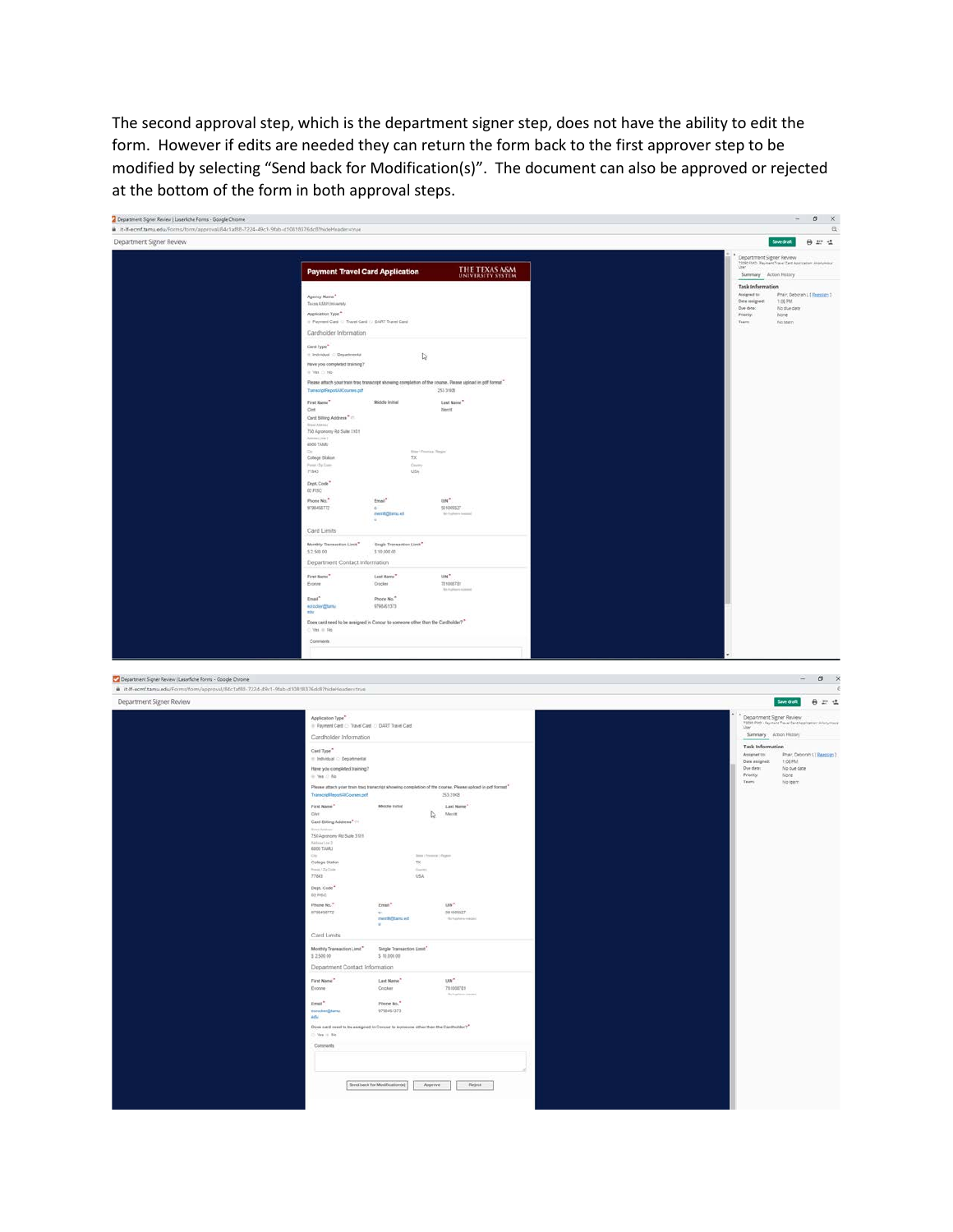Once the department signer approves the form (assuming the cardholder has completed training) the form will be available in the Back Office Review step for the approval of the application. The back office then clicks assign, reviews the form, edit if necessary and then approve at the bottom of the form. If necessary the form can also be rejected.

|                                                                                                                                     |                    |                                    | <b>Back Office Review</b><br>73090 FMO - Payment Travel Card Application: Anonymous<br>User:                                                                                                                          |              |
|-------------------------------------------------------------------------------------------------------------------------------------|--------------------|------------------------------------|-----------------------------------------------------------------------------------------------------------------------------------------------------------------------------------------------------------------------|--------------|
| <b>Payment Travel Card Application</b>                                                                                              |                    | THE TEXAS A&M<br>UNIVERSITY SYSTEM | Summary Action History                                                                                                                                                                                                |              |
| Agency Name*<br>Texas A&M University<br>Application Type<br>Payment Card C Travel Card C DART Travel Card<br>Cardholder Information | ü                  |                                    | 8/26/2020 1:12 PM<br>Crocker, Evonne, Groce, Tiffany L & Artis,<br>Crystal L are in process with task<br>Back Office Review<br>8/26/2020 1:12 PM<br>hair, Deborah L completed task<br><b>Department Siener Review</b> | v.<br>v.     |
| Card Type <sup>*</sup><br>Individual C Departmental                                                                                 |                    |                                    | Approve<br>8/26/2020 12:48 PM                                                                                                                                                                                         |              |
| Have you completed training?<br>₩ Yes © No                                                                                          |                    |                                    | Phair, Deborah L completed task<br>Department Creator Review<br>Approve                                                                                                                                               | $\checkmark$ |
| Please attach your train traq transcript showing completion of the course*<br>Upload<br>TranscriptReportAllCourses.pdf              |                    | 253.31KB                           | 8/26/2020 12:31 PM<br>Anonymous User submitted a form<br>Message Start Event and started an instance in                                                                                                               |              |
| First Name <sup>*</sup>                                                                                                             | Middle Initial     | Last Name <sup>*</sup>             | process FMO - Payment Travel Card<br>Application                                                                                                                                                                      |              |
| Clint.<br>Card Billing Address* (7)                                                                                                 |                    | Memt                               | Submit                                                                                                                                                                                                                |              |
| Street Address                                                                                                                      |                    |                                    |                                                                                                                                                                                                                       |              |
| 750 Agronomy Rd Suite 3101                                                                                                          |                    |                                    |                                                                                                                                                                                                                       |              |
| Address Line 2<br><b>6000 TAMU</b>                                                                                                  |                    |                                    |                                                                                                                                                                                                                       |              |
|                                                                                                                                     |                    |                                    |                                                                                                                                                                                                                       |              |
| $1$<br>College Station                                                                                                              | TX.                | State / Provence / Pagest          |                                                                                                                                                                                                                       |              |
| Postal / Zip Code                                                                                                                   | Country            |                                    |                                                                                                                                                                                                                       |              |
| 77843                                                                                                                               | <b>USA</b>         |                                    |                                                                                                                                                                                                                       |              |
| Dept. Code <sup>*</sup>                                                                                                             |                    |                                    |                                                                                                                                                                                                                       |              |
| $\omega$<br>02 FISC                                                                                                                 |                    |                                    |                                                                                                                                                                                                                       |              |
| Phone No.                                                                                                                           | Email <sup>*</sup> | UIN <sup>*</sup>                   |                                                                                                                                                                                                                       |              |
| 9798458772                                                                                                                          | c-merritt@tamu.edu | 501005527                          |                                                                                                                                                                                                                       |              |

Once approved by the back office the applicant/cardholder and department contact will receive an email notification letting them know the card has been ordered. There is a link to the cardholder checklist to provide information on activating the card and some guidelines on its usage. The cardholder should hold on to this email until the card is received so they can acknowledge receipt of the card by click on the link show below in the email. The cardholder will be reminded to acknowledge receipt of the card after 10 days and will receive an email daily until the receipt of the card is acknowledged. The acknowledgement completes the process.



Your Payment Card request has been approved. The card has been ordered with an expected delivery of 5-7 business days.

Upon receipt of the card, please immediately activate the card for use. Instructions for activating the card, the cardholder responsibilities or contact information for the Travel/Payment Card office, please see the Payment Cardholder Checklist

In addition, please click here to acknowledge receipt of card.

This is an automated email. Please do not reply.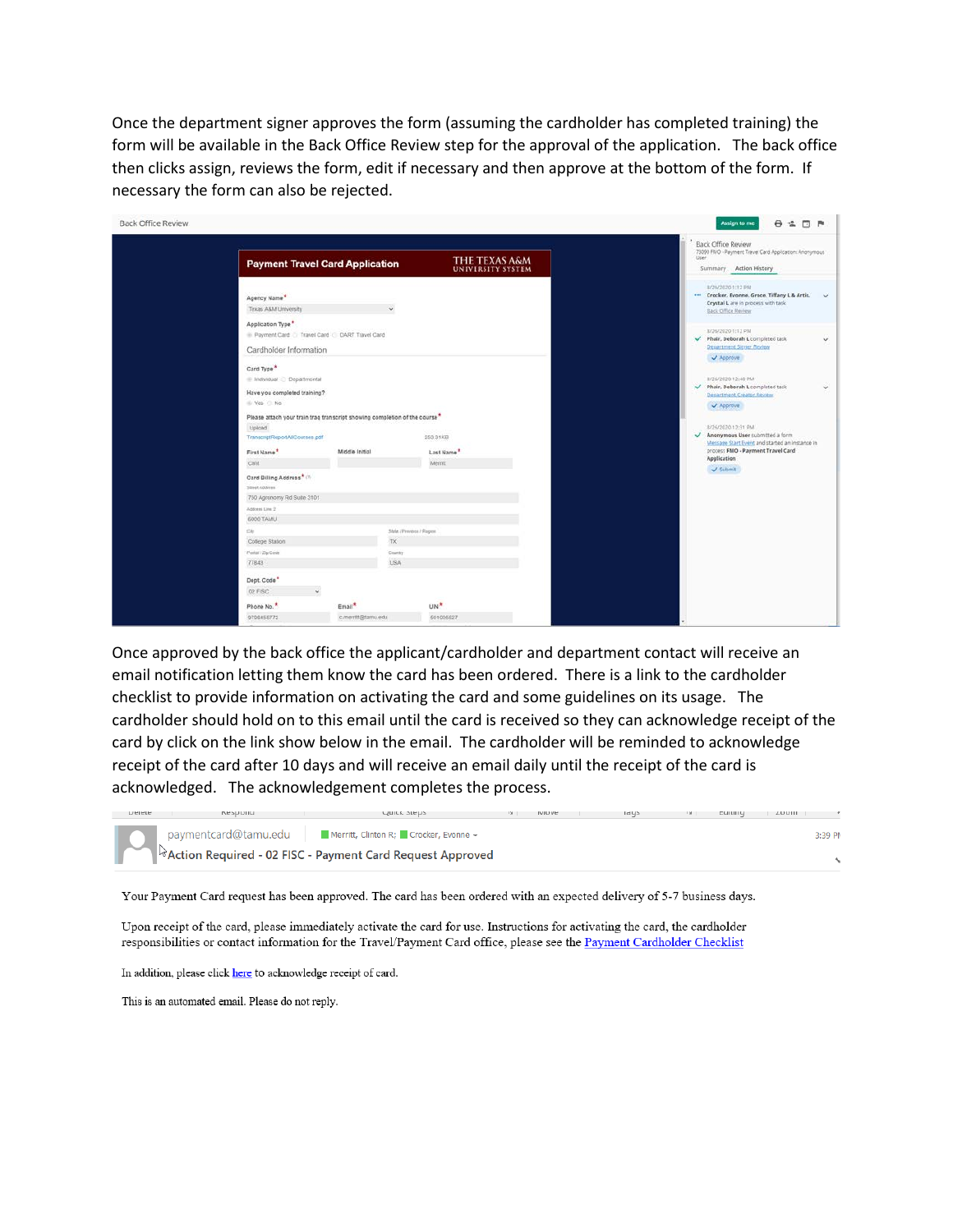If choosing Travel Card or Dart Card the process is exactly the same. However on the form there are some fields that may vary depending on if Travel or Dart Card is selected. Below is the Travel Card form.

| $\upbeta$<br>Agency Name*                                                        |                       |                           |  |  |  |  |
|----------------------------------------------------------------------------------|-----------------------|---------------------------|--|--|--|--|
| <b>Texas A&amp;M University</b>                                                  | $\checkmark$          |                           |  |  |  |  |
| <b>Application Type*</b><br>$\bigcirc$ Payment $\bigcirc$ Travel<br>Card<br>Card | O DART Travel<br>Card |                           |  |  |  |  |
| <b>Cardholder Information</b>                                                    |                       |                           |  |  |  |  |
| First Name*                                                                      | <b>Middle Initial</b> | Last Name*                |  |  |  |  |
| Card Billing Address*(?)<br><b>Street Address</b>                                |                       |                           |  |  |  |  |
| <b>Address Line 2</b>                                                            |                       |                           |  |  |  |  |
| City                                                                             |                       | State / Province / Region |  |  |  |  |
|                                                                                  | <b>TX</b>             |                           |  |  |  |  |
| Postal / Zip Code                                                                | Country               |                           |  |  |  |  |
|                                                                                  | <b>USA</b>            |                           |  |  |  |  |
| Dept. Code*                                                                      |                       |                           |  |  |  |  |
| Phone No.*                                                                       | Email*                | UIN <sup>*</sup> $(?)$    |  |  |  |  |
| Please enter in format: xxxxxxxxx                                                |                       | No hyphens needed.        |  |  |  |  |
| <b>Card Limits</b>                                                               |                       |                           |  |  |  |  |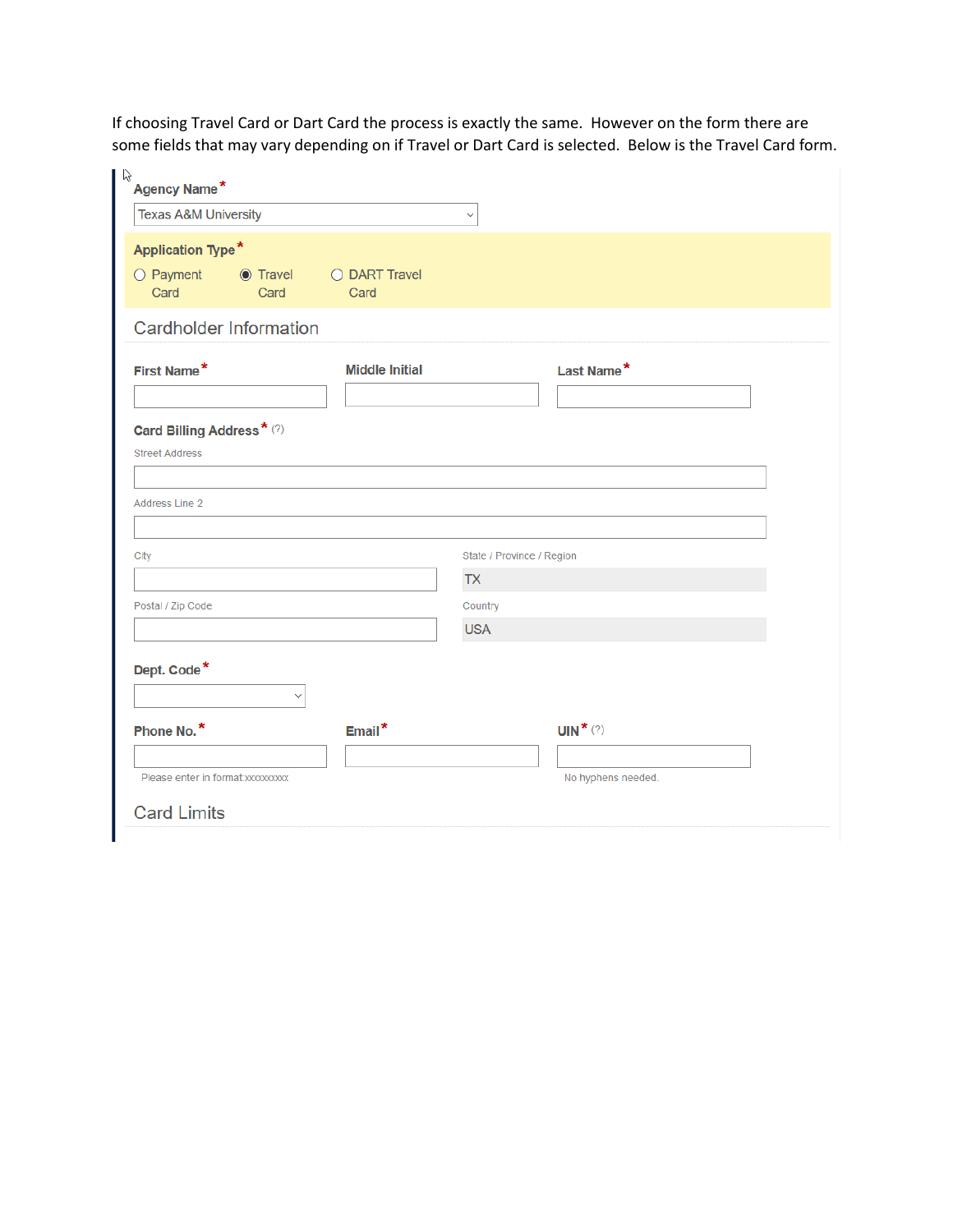The top half of the form is very similar except it does not have a training question/requirement. The bottom half of the form does not have a single transaction limit nor the option for assigning the card to card administrator. Travel cards and their transactions have to be in the employees/cardholder's profile.

| <b>Card Limits</b>                                  |                                                 |                              |
|-----------------------------------------------------|-------------------------------------------------|------------------------------|
| <b>Monthly Transaction Limit*</b><br>\$<br>2,500.00 |                                                 |                              |
| <b>Department Contact Information</b>               |                                                 |                              |
| First Name*                                         | Last Name*                                      | $UN^*$<br>No hyphens needed. |
| $Email*$                                            | Phone No.*<br>Please enter in format: xxxxxxxxx |                              |
| <b>Submit</b>                                       |                                                 |                              |